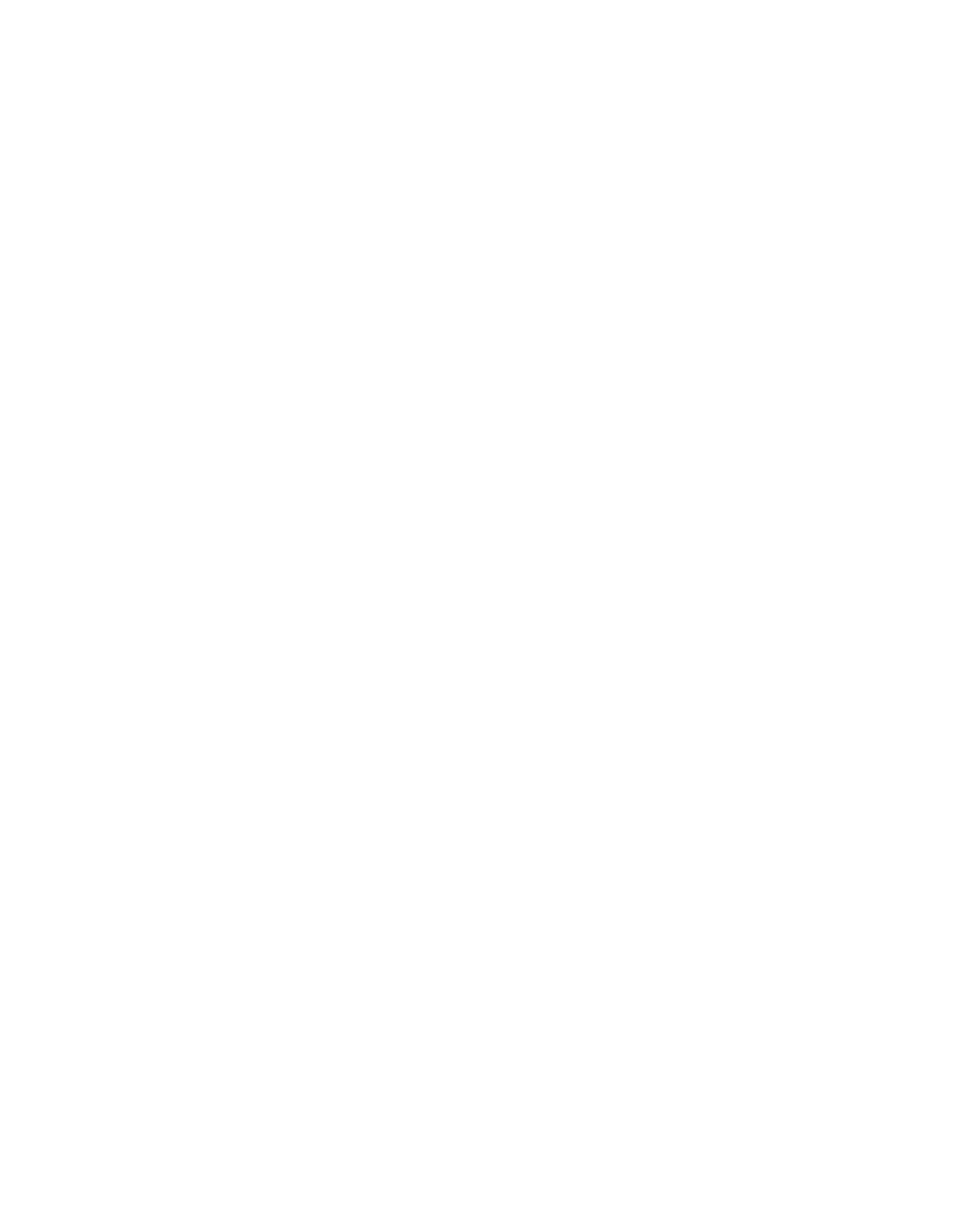## On the magnetohydrodynamic load and the magnetohydrodynamic metage

Sagar Chakraborty<sup>∗</sup>

S.N. Bose National Centre for Basic Sciences, Saltlake, Kolkata 700098, India

Partha Guha†

S.N. Bose National Centre for Basic Sciences, Saltlake, Kolkata 700098, India and Max Planck Institute for Mathematics in the Sciences, Inselstrasse 22, D-04103 Leipzig, Germany (Dated: November 17, 2007)

#### Abstract

In analogy with the load and the metage in hydrodynamics, this paper defines magnetohydrodynamic load and magnetohydrodynamic metage in the case of magnetofluids. They can be used to write the magnetic field in MHD in Clebsch's form. It has been shown herein how these two concepts can be utilised to derive the magnetic analogue of the Ertel's theorem and also, how in the presence of non-trivial topology of the magnetic field in the magnetofluid one may associate the linking number of the magnetic field lines with the invariant MHD loads. The paper illustrates that the symmetry translation of the MHD metage in the corresponding label space generates the conservation of cross helicity.

PACS numbers: 47.65.-d, 52.30.Cv

<sup>∗</sup>Electronic address: sagar@bose.res.in

<sup>†</sup>Electronic address: partha@bose.res.in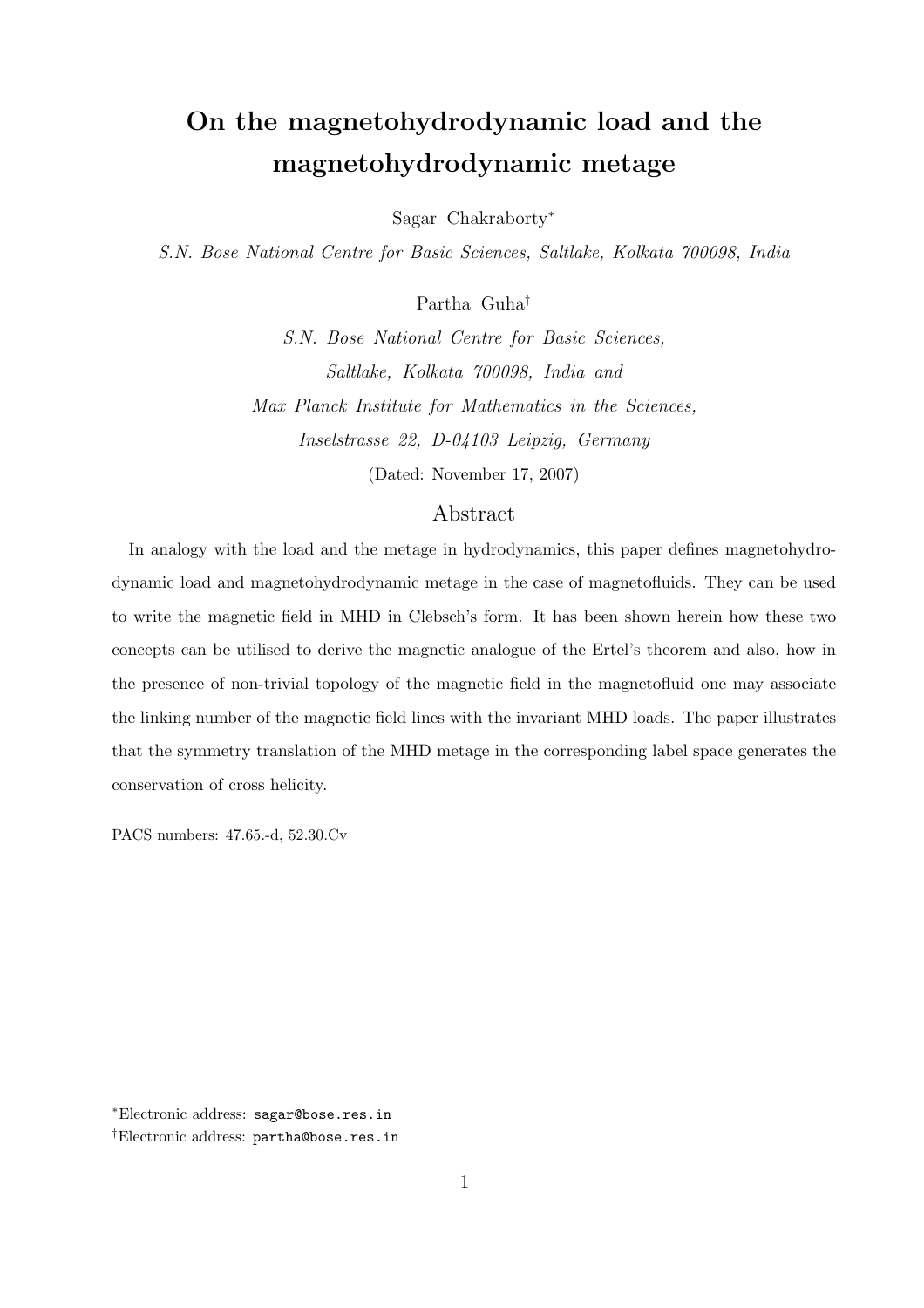#### I. INTRODUCTION

In a pioneering paper[1], Lynden-Bell and Katz introduced the concept of load and metage in the hydrodynamical flows to show that the content of Kelvin's circulation theorem is contained in the conservation of a particular function of load; if that very function is same for two flows then the flows are isocirculational. In the case of MHD flows, one can define similar analogous quantities that, as we shall see in this paper, can prove to be quite significant both physically and mathematically.

A magnetofluid (also termed hydromagnetic fluid or MHD fluid) of infinite conductivity but possibly compressible and viscous is quite an interesting class of fluids in which the flow velocity  $(\vec{v})$  and the magnetic field  $(\vec{B})$  interact actively; in general,  $\vec{B}$  cannot be considered to be a passively advected quantity. Anyway, owing to the Alfvén's theorem,  $\vec{B}$  remains frozen in the magnetofluid; as we shall see, this property helps to design three active scalars that remain conserved on the fluid particles allowing themselves to be used as the particle labels which by definition, although vary continuously throughout the fluid, remain fixed on the fluid particles and hence serve as possible coordinates of the label space in the Lagrangian description of the flow. With the comment that these scalars may become passive scalars in certain well-studied cases  $e.g.,$  in kinematic dynamo problem[2] wherein one basically studies the instability around  $\vec{B} = 0$  state of MHD because there the magnetic field itself is treated to be passively advected, let us now look for the aforementioned advected scalars.

#### II. MHD LOAD AND MHD METAGE

We take an isolated volume of magnetofluid of negligible resistivity.  $\vec{B}$  will be penetrating it all throughout. Due to solenoidal nature, some magnetic field lines will be entirely inside the magnetofluid and some will penetrate out of the boundaries and complete the loop outside the magnetofluid. Lets assume that the later type of field lines begin at some the initial point on the surface which we term as "entry" to leave the magnetofluid at some corresponding final points on the boundary that we call "exit". Having taken such a line, we construct a magnetic flux tube of small cross-section around the line which serves as a sort of axis to the tube. Obviously, for the magnetic field loops lying entirely within the magnetofluid, the "entry" and "exit" collapse onto the same point and hence one should keep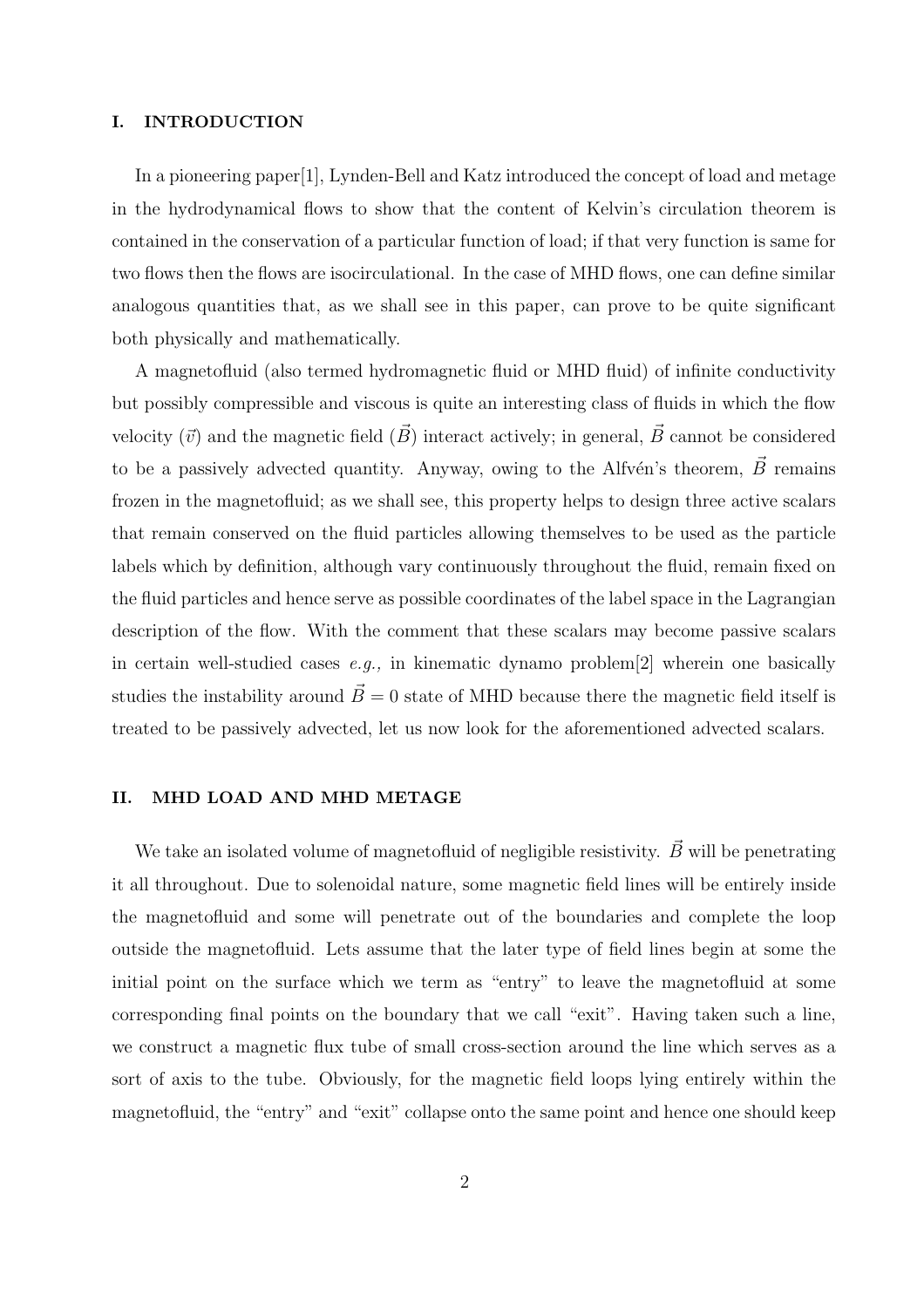in mind that in the calculation that follows one would need to introduce a "cut" somewhere on the flux tube defined about such a loop. We also assume for the time being that the magnetic field lines are neither knotted nor linked.

Let  $\Delta S(l)$  be the cross-section of the tube at a distance l from the entry and at that point let the mass of the infinitesimal disk of fluid of thickness  $dl$  be  $dm$ . So, mass of the tube (up to the first order in  $\Delta S(l)$ ) is

$$
\Delta m = \int_{\text{entry}}^{\text{exit}} dm = \int_{\text{entry}}^{\text{exit}} \rho(l) \Delta S(l) dl
$$
 (1)

Again, if  $\Delta \phi$  is the strength of the flux tube then similarly one has

$$
\Delta \phi = B(l) \Delta S(l) \tag{2}
$$

Using the relation  $(2)$  in the equation  $(1)$  and taking the limit as the cross section of the flux tube going to zero, one arrives at

$$
\lambda \equiv \frac{dm}{d\phi} = \int_{\text{entry}}^{\text{exit}} \frac{\rho(l)}{B(l)} dl
$$
\n(3)

where  $\lambda$  may be called "magnetohydrodynamic load" in analogy with the "load" in hydrodynamics. Now, we give this scalar  $\lambda$  the status of the scalar field by defining  $\lambda$  at a point as the  $\lambda$  of the field line passing through that point. As,  $\lambda$  is constant along the magnetic field line, so it must satisfy the equation:

$$
\vec{B} \cdot \vec{\nabla} \Lambda = 0 \tag{4}
$$

*i.e.*,  $\Lambda = \tilde{\lambda}$  is a solution of the relation (4); we have

$$
\vec{B} \cdot \vec{\nabla} \lambda = 0 \tag{5}
$$

and as  $\lambda$  remains constant with the motion of the field line due to the frozen condition of the magnetic field, we can write the following mathematical form for the condition:

$$
\frac{D\lambda}{Dt} = 0\tag{6}
$$

Again, let  $\Lambda = \tilde{\lambda}$  be another solution of the relation (4) such that

$$
\frac{\partial \tilde{\lambda}}{\partial \lambda} = 0 \tag{7}
$$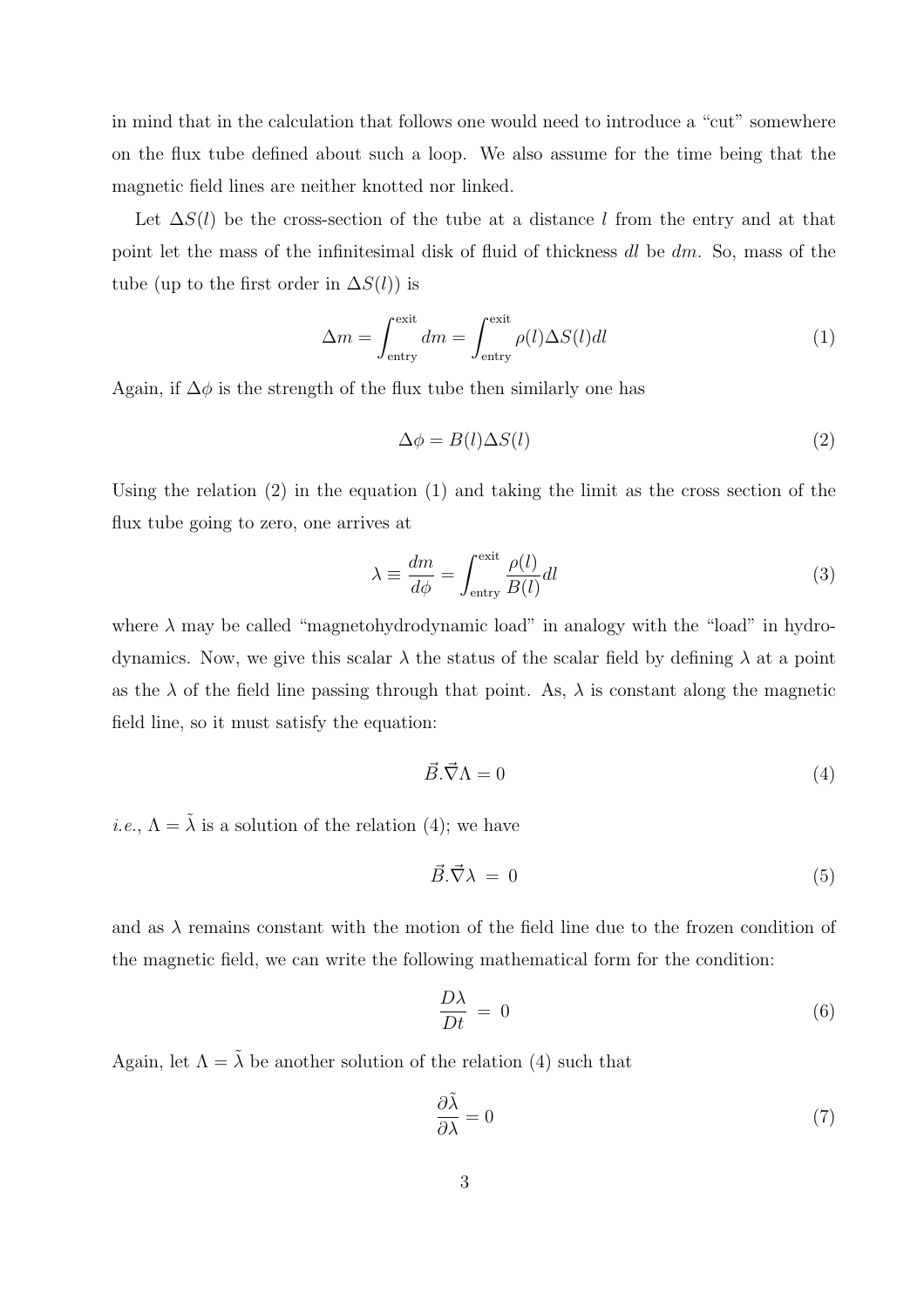So, one has like the equation (5), a similar equation for  $\tilde{\lambda}$  that we shall call "conjugate" magnetohydrodynamic load" due to the reasons which will become obvious in due course.  $\lambda$  naturally satisfies (by definition) the following equation:

$$
\vec{B} \cdot \vec{\nabla} \tilde{\lambda} = 0 \tag{8}
$$

From the equations (5) and (8) we can write

$$
\vec{B} = C(\vec{\nabla}\lambda \times \vec{\nabla}\tilde{\lambda})\tag{9}
$$

because  $\vec{B}$  is orthogonal to both  $\vec{\nabla}\lambda$  and  $\vec{\nabla}\lambda$ . Here, due to the solenoidal nature of the magnetic field, one may conclude taking divergence of the relation (9) that

$$
C = C(\lambda, \tilde{\lambda}) \tag{10}
$$

Redefining,  $\tilde{\lambda}$  as  $\int_0^{\tilde{\lambda}} C(\lambda, \tilde{\lambda}) d\tilde{\lambda}$  we can do away with C to get ultimately from the relation  $(9)$ :

$$
\vec{B} = \vec{\nabla}\lambda \times \vec{\nabla}\tilde{\lambda} \tag{11}
$$

which is the form of magnetic field associated with Clebsch parametrised magnetic vector potential. So, now  $\vec{B}$  automatically satisfies the relation  $\vec{\nabla} \cdot \vec{B} = 0$ .  $\lambda$  and  $\tilde{\lambda}$  are then called Clebsch variables or Euler potentials. This form of relation (11) can always be written locally but since the field lines are neither knotted nor linked (as has been assumed in the beginning), we may hope to allow  $\lambda$  and  $\tilde{\lambda}$  be global Euler potentials. This would mean that total magnetic helicity has to be  $\text{zero}[3]$  — a fact that is consistent with the non-existence of any kind of mutually linked field lines[4]. It may be noted that the support of magnetic field here is simple-connected. A very interesting geometrical interpretation for the relation (11) is that the part of the field line inside the magnetofluid is basically the curve formed due to the intersection of the surface of constant  $\lambda$  with the surface of constant  $\tilde{\lambda}$ . Hence, the specification of the families of the such surfaces is an alternative way of specifying the  $\vec{B}$ in the magnetofluid;  $\lambda$  and  $\lambda$  though do not vary along the field lines, distinguish between the field lines. These Clebsch variables may be utilised to get an intuitive physical picture of a magnetostatic equilibrium and of MHD flows because the level surfaces of these variables are nothing but the magnetic flux surfaces that remain frozen in the ideal magnetofluid.

A third scalar is now needed to complete the set of coordinates of the label space. Let us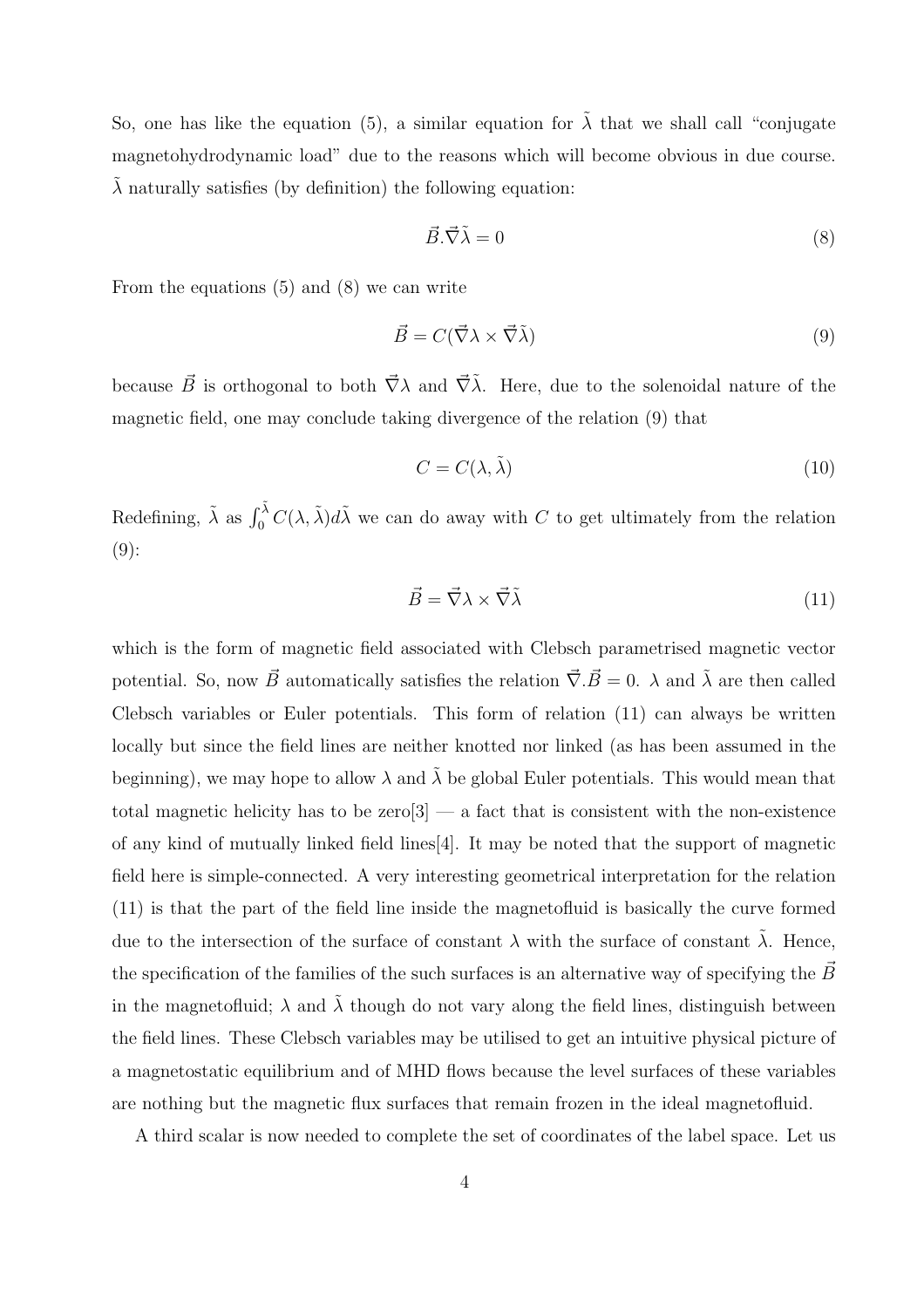refer the equation (3) again and change the upper limit from "exit" to some floating point (which we shall call "float"), on the narrow tube about the field line, at a distance  $l$  from the "entry". Using the concepts of conservations of mass and magnetic strength, define the following Lagrangian invariant scalar which we define as "magnetohydrodynamic metage"  $\mu$ :

$$
\mu \equiv \frac{dm_f}{d\phi} = \int_{\text{entry}}^{\text{float}} \frac{\rho(l)}{B(l)} dl \tag{12}
$$

where the subscript " $f$ " on m refers to the fact that one is interested only in the mass of the tube up to the length ending at the floating point. Due to the frozen nature of the magnetic field line, the floating point moves with the fluid and this makes  $\mu$  a candidate for labeling the fluid elements. One, thus, has

$$
\frac{D\mu}{Dt} = 0\tag{13}
$$

Also, from the relation (12) it follows that

$$
\vec{B}.\vec{\nabla}\mu = \rho \tag{14}
$$

From the equations  $(5)$ ,  $(8)$ ,  $(11)$  and  $(14)$ , one finds that the Jacobian J is

$$
J \equiv \frac{\partial(\lambda, \tilde{\lambda}, \mu)}{\partial(x, y, z)} = (\vec{\nabla}\lambda \times \vec{\nabla}\tilde{\lambda}) \cdot \vec{\nabla}\mu = \rho
$$
\n(15)

Now this value of J confirms that  $\lambda$ ,  $\tilde{\lambda}$  and  $\mu$  are the independent variables in the Lagrangian description and we can think of a label space with coordinates  $(\lambda, \tilde{\lambda}, \mu)$ . The coordinate system  $(\lambda, \lambda, \mu)$  may be treated as curvilinear coordinate system in the usual  $(x, y, z)$  space. One can choose  $\vec{\nabla}\lambda$ ,  $\vec{\nabla}\lambda$  and  $\vec{\nabla}\mu$  as basis vectors in this curvilinear coordinate system. As  $\tilde{\lambda}$  is a label so it must satisfy the following equation:

$$
\frac{D\tilde{\lambda}}{Dt} = 0\tag{16}
$$

So just like  $\lambda$ ,  $\tilde{\lambda}$  is a Clebsch type co-moving scalar field. Also, from the relations (6), (16) and (11) the usual induction equation written below must follow.

$$
\frac{\partial \vec{B}}{\partial t} = \vec{\nabla} \times (\vec{v} \times \vec{B}) \tag{17}
$$

 $\vec{v}$  being the velocity field of the MHD flow.

As a rather simple example that very naively illustrates the concept of MHD load and MHD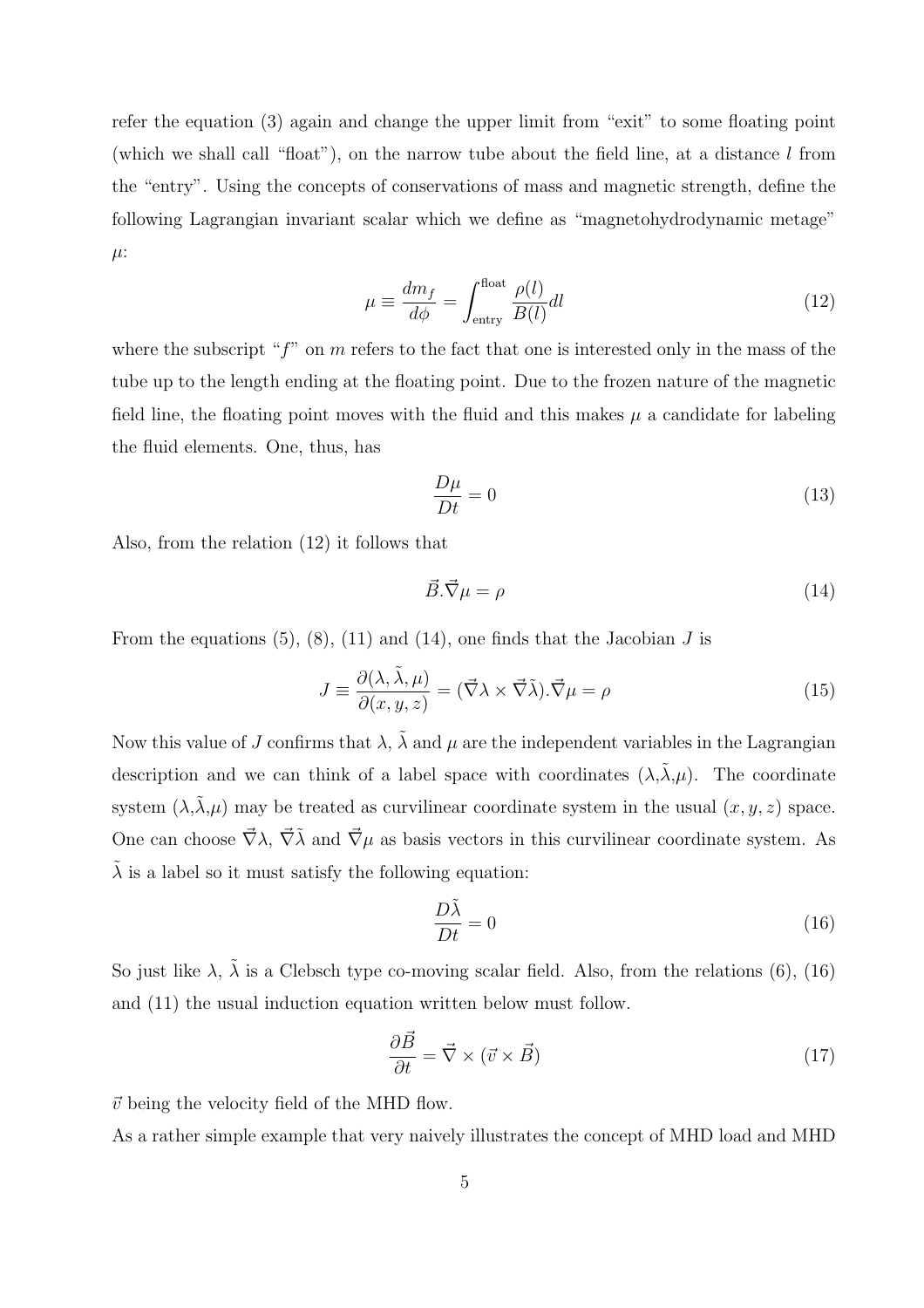metage, we take a static configuration of an infinitely long cylinder of magnetofluid. The radius of the cylinder is R. A uniform magnetic field  $\vec{B} = B\hat{z}$  (along z-axis) threading the cylinder perpendicular to the axis that is taken to be the y-axis. In accordance with the equation  $(3)$ , the MHD load of a point on a magnetic field line lying at a distance x (measured in the x-axis perpendicular to both the cylinder's axis and the magnetic field lines) from the cylinder's axis is evidently  $\lambda = 2\rho\sqrt{(R^2 - x^2)/B}$ . For this particular field line, the MHD metage given by the equation (12) has its value running from zero to  $\lambda = 2\rho\sqrt{(R^2 - x^2)/B}$ depending on where on the field line the floating point is: when the floating point is on the bottom  $\mu = 0$  and as the floating point happens to be the top,  $\mu = \lambda$ . Now the surfaces of constant MHD load are, obviously, the planes (in the magnetofluid) whose normals are parallel to the x-axis and keeping in mind the relation  $(11)$ , the surfaces of constant conjugate MHD load should be the planes whose normals are parallel to the  $y$ -axis i.e., the axis of the cylinder. One can then naturally picture the magnetic field lines inside the MHD fluid as the locus of points at the intersections of these two kinds of surfaces.

#### III. MHD LOAD AND MAGNETIC ERTEL'S THEOREM

One can always define a vector potential  $\vec{A}$  for  $\vec{B}$ . Although  $\vec{A}$  is always non-unique in the sense that gradient of any scalar field may always be added to it without changing the  $\vec{B}$  and hence one would notice that in the arguments that follow it hardly matters which  $\vec{A}$ one is choosing. Anyway, with respect to the basis vectors of the coordinate system  $(\lambda, \tilde{\lambda}, \mu)$ ,  $\overrightarrow{A}$  may be written as

$$
\vec{A} = A_1 \vec{\nabla} \lambda_1 + A_2 \vec{\nabla} \lambda_2 + A_3 \vec{\nabla} \lambda_3 \tag{18}
$$

For convenience, we have renamed  $(\lambda, \tilde{\lambda}, \mu)$  as  $(\lambda_1, \lambda_2, \lambda_3)$ . Lets define

$$
\vec{B}_p \equiv \vec{\nabla}_{\lambda} \times \vec{A} \tag{19}
$$

where,  $\vec{\nabla}_{\lambda} \equiv (\partial/\partial \lambda_1, \partial/\partial \lambda_2, \partial/\partial \lambda_3)$ . Seemingly, the relation (19) suggests that  $\vec{B}_p$  is the magnetic field measured in the curvilinear coordinate system  $(\lambda, \tilde{\lambda}, \mu)$ . We shall see below (equation (26)) that each component of  $\vec{B}_p$  is a conserved quantity which may be interpreted as

$$
B_{\lambda} \equiv \left(\frac{\vec{B}}{\rho} \cdot \vec{\nabla}\right) \lambda \tag{20}
$$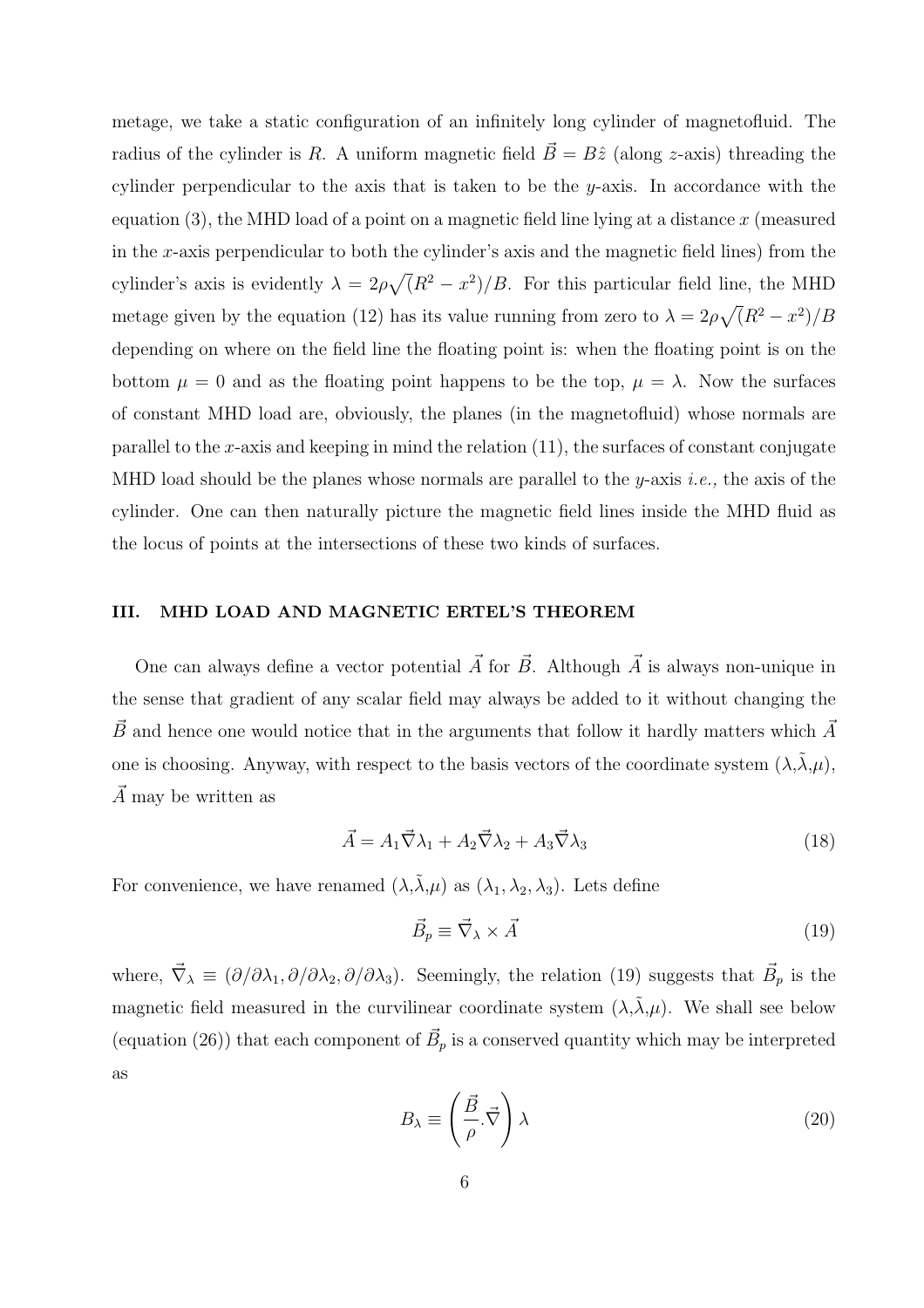To see so lets start by recalling that due to the frozen nature of the magnetic field which is the result of the following equation valid in the MHD of infinite conductivity:

$$
\frac{D}{Dt}\left(\frac{\vec{B}}{\rho}\right) = \left(\frac{\vec{B}}{\rho}.\vec{\nabla}\right)\vec{v}
$$
\n(21)

As the infinitesimal displacement  $\vec{\delta x}$  between two moving fluid particles follow equation similar to the equation  $(21)$ , we have

$$
\frac{d\vec{\delta x}}{dt} = (\vec{\delta x}.\vec{\nabla})\vec{v}
$$
\n(22)

Due to the relation (6), one can easily put the equations (21) and (22) to good use and can churn out in the process the following equation:

$$
\frac{D}{Dt}\left\{ \left(\frac{\vec{B}}{\rho}.\vec{\nabla}\right)\lambda\right\} = 0\tag{23}
$$

that may be simply interpreted as the conservation of  $B_\lambda$  on fluid particles; obviously this is the analogue of Ertel's theorem[5] in MHD.

Now, the vector potential  $\vec{A}$  (see relation (18)), may also be written as

$$
\vec{A} = A_1'\hat{i} + A_2'\hat{j} + A_3'\hat{k}
$$
 (24)

The transformation rule for the components of  $\vec{A}$  in two different basis vectors (refer to relations  $(18)$  and  $(24)$  is:

$$
A_i' = \frac{\partial \lambda_j}{\partial x_i} A_j \tag{25}
$$

This rule (25) and the relation (15) allows one to establish that

$$
(\vec{\nabla}_{\lambda} \times \vec{A})_i = B_{\lambda_i} \tag{26}
$$

This is what we wanted to arrive at. Comparing the relations (19), (23) and (26) we can see that the magnetic field measured in the curvilinear coordinate system  $(\lambda, \tilde{\lambda}, \mu)$  is a conserved quantity, i.e.,

$$
\frac{D\vec{B}_p}{Dt} = 0\tag{27}
$$

This is the physical interpretation of this conservation and the essence of MHD analogue of Ertel's theorem.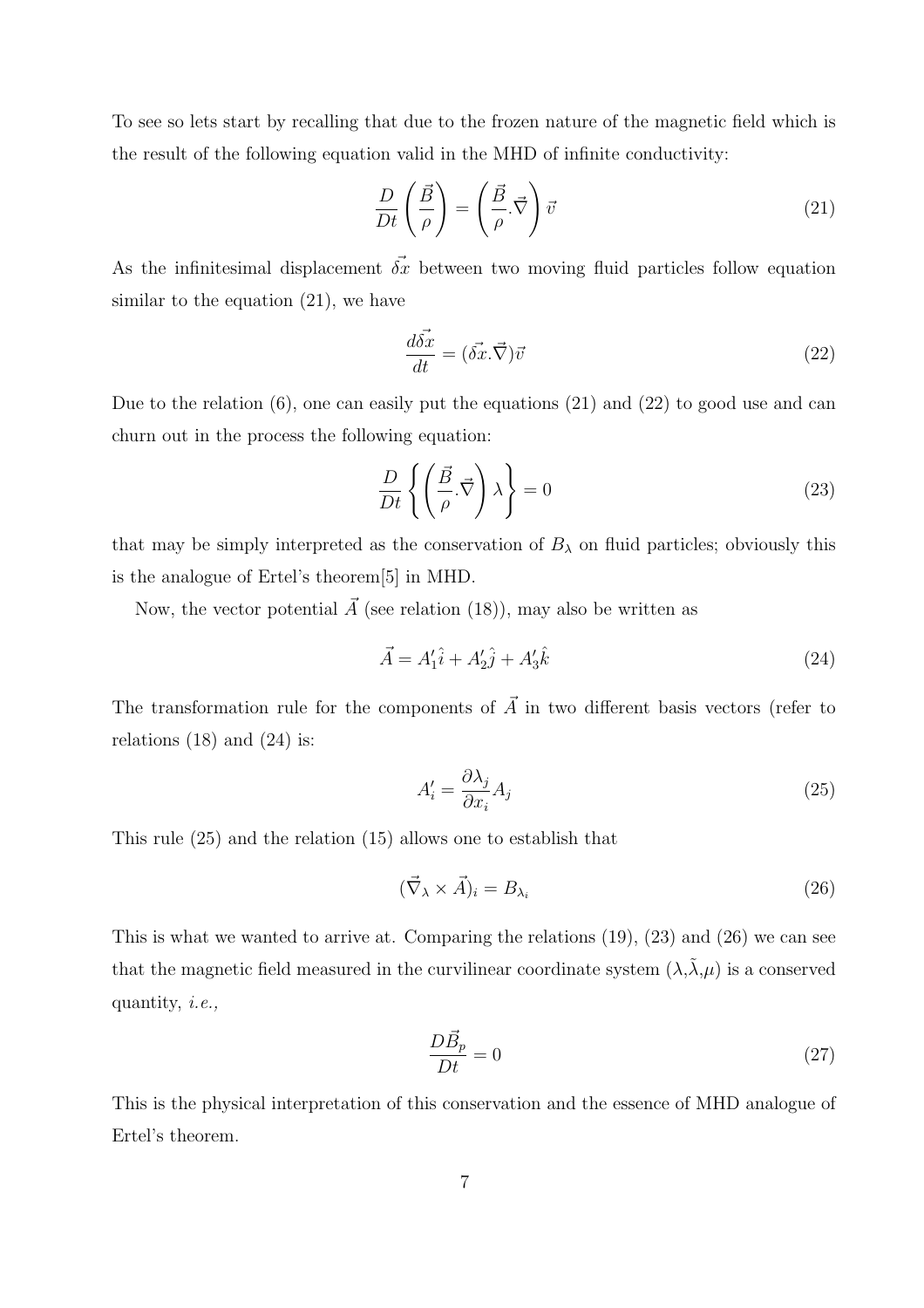#### IV. MHD LOADS AND LINKING NUMBER

A useful function of  $\lambda$  may be defined in a steady MHD flow. Steady, by definition, means the explicit independence of the physically measurable quantities from time; hence  $\rho$  and B~ do not depend on time in the case of steady MHD flow. The definition of  $\lambda$  (equation (3)) would then suggest that the magnetohydrodynamic load as well is not dependent on time. Lets define the function

$$
\Phi(\lambda) \equiv \int_{\lambda} \vec{B} \cdot d\vec{S} \tag{28}
$$

that basically gives the strength of the flux through a large magnetic field tube surfaced by a locus of points having constant  $\lambda$ ; for convenience of discussion we henceforth shall mean such a tube when we shall be using the phrase "tube of load  $\lambda$ " and shall denote the mass within it by  $M(\lambda)$ . From the definitions (3) and (28), we can very well write

$$
\frac{dM}{d\lambda} = \lambda \frac{d\Phi}{d\lambda} \tag{29}
$$

If  $\lambda = \lambda_0$  is the MHD load at the center line of the tube of load  $\lambda$ , one may note that

$$
M(\lambda_0) = 0; \qquad \Phi(\lambda_0) = 0 \tag{30}
$$

Hence, from the equation (29) one notices that  $\Phi(\lambda)$  and  $M(\lambda)$  and MHD load can be related to each other by dint of the following relations:

$$
M(\lambda) = \int_{\lambda_0}^{\lambda} \lambda' \frac{d\Phi(\lambda')}{d\lambda'} d\lambda' = \int_0^{\Phi(\lambda)} \lambda(\Phi') d\Phi' \tag{31}
$$

$$
\Phi(\lambda) = \int_{\lambda_0}^{\lambda} \frac{1}{\lambda'} \frac{dM(\lambda')}{d\lambda'} d\lambda' = \int_0^{M(\lambda)} \frac{dM'}{\lambda(M')}
$$
\n(32)

One of the interesting mathematical applications of defining  $\Phi(\lambda)$  is that through it the concept of MHD load  $\lambda$  can go on to express magnetic helicity in its own terms as should be obvious from what follows.

Consider the case that the magnetic field lines spiral around toroids which lie entirely within the magnetofluid. Such an arrangement would inherently introduce magnetic helicity in the flow. This should be evident from the fact that one can build such a structure by "Dehn surgery", *i.e.* by cutting a closed magnetic flux tube at a section, twisting the free ends through a relative angle that is integral multiple of  $2\pi$ , and reconnecting; for simplicity's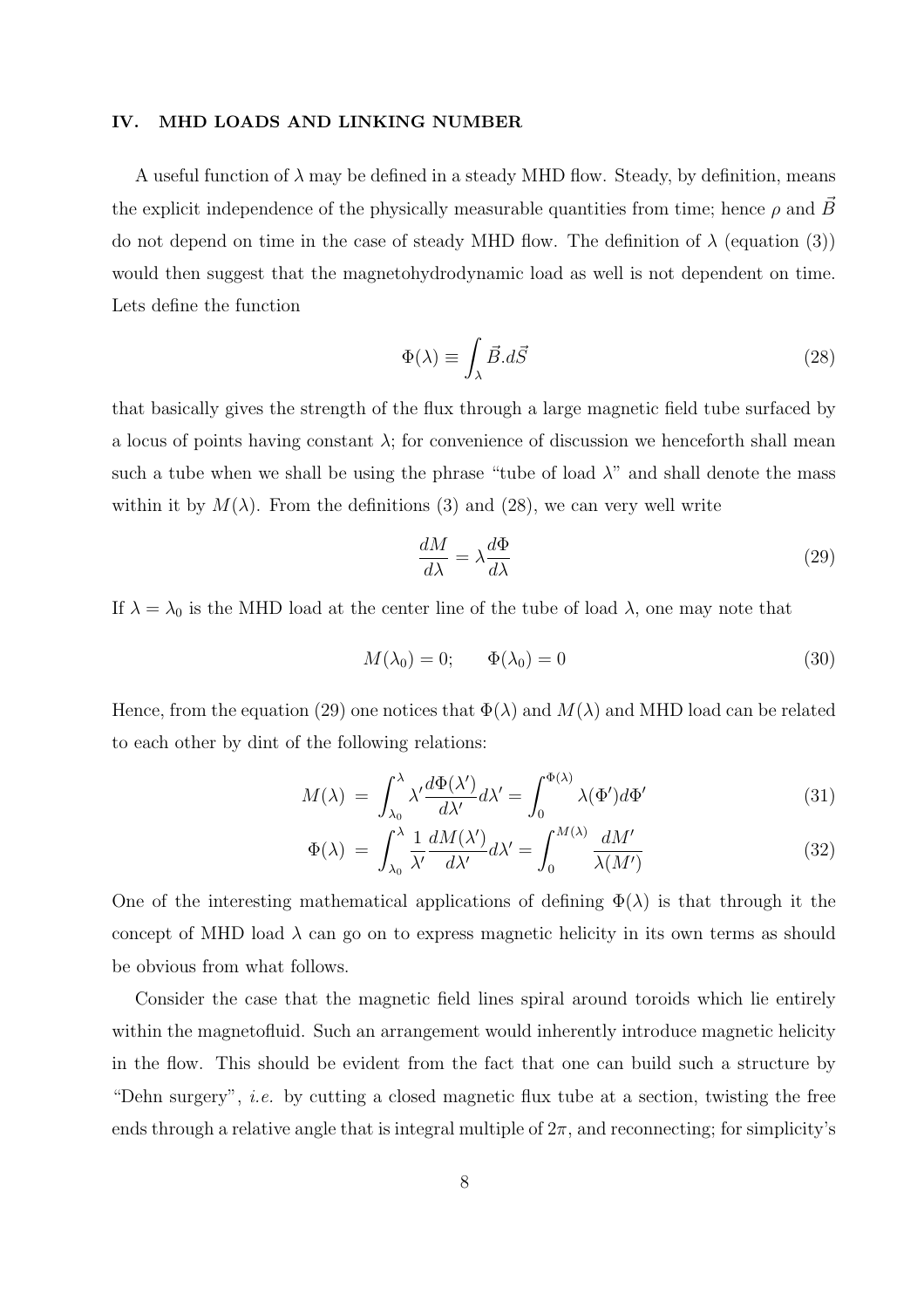sake one may suppose that the resulting twist is uniformly distributed round the tube. The support of the magnetic field is, thus, multiply-connected The pair of independent global Euler potentials is, in general, non-existent in such a scenario[3]. We can no longer use equation (11) to represent magnetic field globally. However, one may extend the concept of MHD load as follows putting it to good use.

Obviously, two fluxes of magnetic lines of force are associated with each toroid: one being the flux threading the meridional cross-section of the toroid and the other being the one which penetrates the inner boundary of the equatorial section of the toroid. Let the strengths of the fluxes be  $\Phi_m$  and  $\Phi_e$  respectively. In this non-trivial topology, one can define two invariant MHD loads to characterise the toroid as

$$
\lambda_m \equiv \frac{dM}{d\Phi_m}; \qquad \lambda_e \equiv \frac{dM}{d\Phi_e} \tag{33}
$$

where  $M$  is the mass inside the torus that provides the magnetic field lines a compact support V on whose boundary  $\partial V$ ,  $\hat{n}.\vec{B}=0$ .

Now, a conserved pseudo-scalar quantity *viz.*, magnetic helicity $[4, 6, 7]$  is given by:

$$
H \equiv \int_{V} \vec{A} \cdot \vec{B} dV \tag{34}
$$

The integrand here measures how much  $\vec{A}$  rotates about itself times its modulus; thereby making the name magnetic helicity apt because it gauges the relative curling and braiding of the lines of  $\vec{A}$  and  $\vec{B}$ . Thus, H gives an intuitive measure as to what degree the field lines resemble helices. The most important property of H which is of our concern is that it takes non-vanishing values only if the topology of the integral curves of magnetic field is non-trivial. Obviously in the definition (34),  $\vec{A}$  is not unique, for, a term  $\vec{\nabla}\theta$ ,  $\theta$  being a scalar field can always be added to it keeping  $\vec{B}$  unchanged. Let us ponder over this non-uniqueness of the vector potential[8]. For smooth discussion's sake, we assume for the time being that the volume is simply connected. Suppose  $A_i \rightarrow A_i + \partial_i \theta$ , then from the definition (34) of magnetic helicity we can find the change  $\delta H$  in H to be:

$$
\delta H = \int_{V} \vec{\nabla} \theta. \vec{B} d^3 x = \oint_{\partial V} \theta \vec{B} . \hat{n} d^2 x \tag{35}
$$

where  $\hat{n}$  is the unit vector perpendicular to the infinitesimal surface element  $d^2x$  and we have used the solenoidal nature of magnetic field and Gauss divergence theorem. The relation (35) amounts to saying that the magnetic helicity will be gauge invariant in case the surface  $\partial V$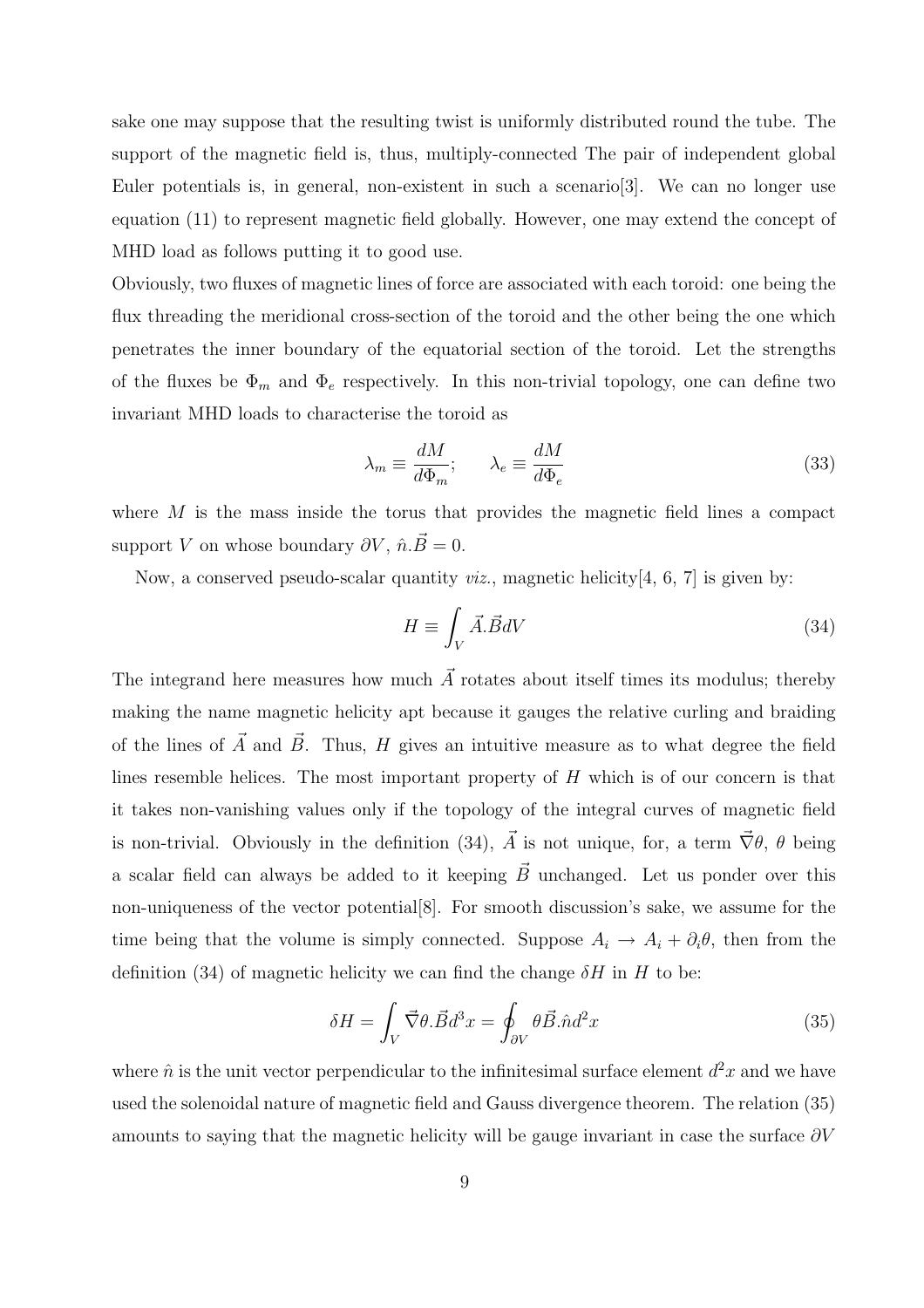bounding V is a magnetic surface *i.e.*,  $\vec{B} \cdot \hat{n} = 0$  on  $\partial V$ . This condition for gauge invariance is rather strong because if  $\vec{B}.\hat{n} \neq 0$  on  $\partial V$  then one cannot seek refuge in Coulomb gauge for it is too loosely defined inside  $V$  with no information about the outside field whatsoever. More starkly, it means that different solenoidal vector potentials inside  $V$  can correspond to Coulomb potentials of fields which have different structures outside  $V$ . Now if we relax the condition that V is simply connected, then the line integrals of  $\vec{A}$  about the 'holes' in the possibly multiply connected region have to be specified in order to have gauge-invariant magnetic helicity within  $\partial V$  on which  $\vec{B} \cdot \hat{n} = 0$ .

It is well-known[9] that if the flux strength in the tube before the 'Dehn surgery' was Φ and the number of twists required to get the toroidal configuration mentioned above be n (*i.e.*, the linking number of any pair of the magnetic field lines is  $n$ ) then

$$
H = n\Phi^2 \tag{36}
$$

But since in the configuration under study, one may use relations (33) to rewrite the definition  $(34)$  as:

$$
H = \int_0^M \Phi_e(M') \left[ \frac{d}{dM'} \Phi_m(M') \right] dM'
$$
 (37)

It is of interest to note that using the relations (33), (36) and (37), one may express the linking number in terms of the invariant MHD loads as in the following relation:

$$
n = \frac{1}{\Phi^2} \int_{M'=0}^{M} \int_{M''=0}^{M'} \frac{dM'' dM'}{\lambda_e(M'') \lambda_m(M')}
$$
 (38)

This evidently provides a physical and topological significance for the MHD loads.

#### V. MHD METAGE AND CROSS HELICITY

Like the topological conserved quantity magnetic helicity, in the non-viscous MHD with infinite conductivity one has yet another conserved quantity *viz*., cross helicity defined as follows:

$$
H_c \equiv \int_V \vec{v} \cdot \vec{B} dV \tag{39}
$$

It measures the degree of mutual knottedness[4] of the vorticity field and the magnetic field; this remains constant even though the vortex lines are no longer frozen in the fluid. In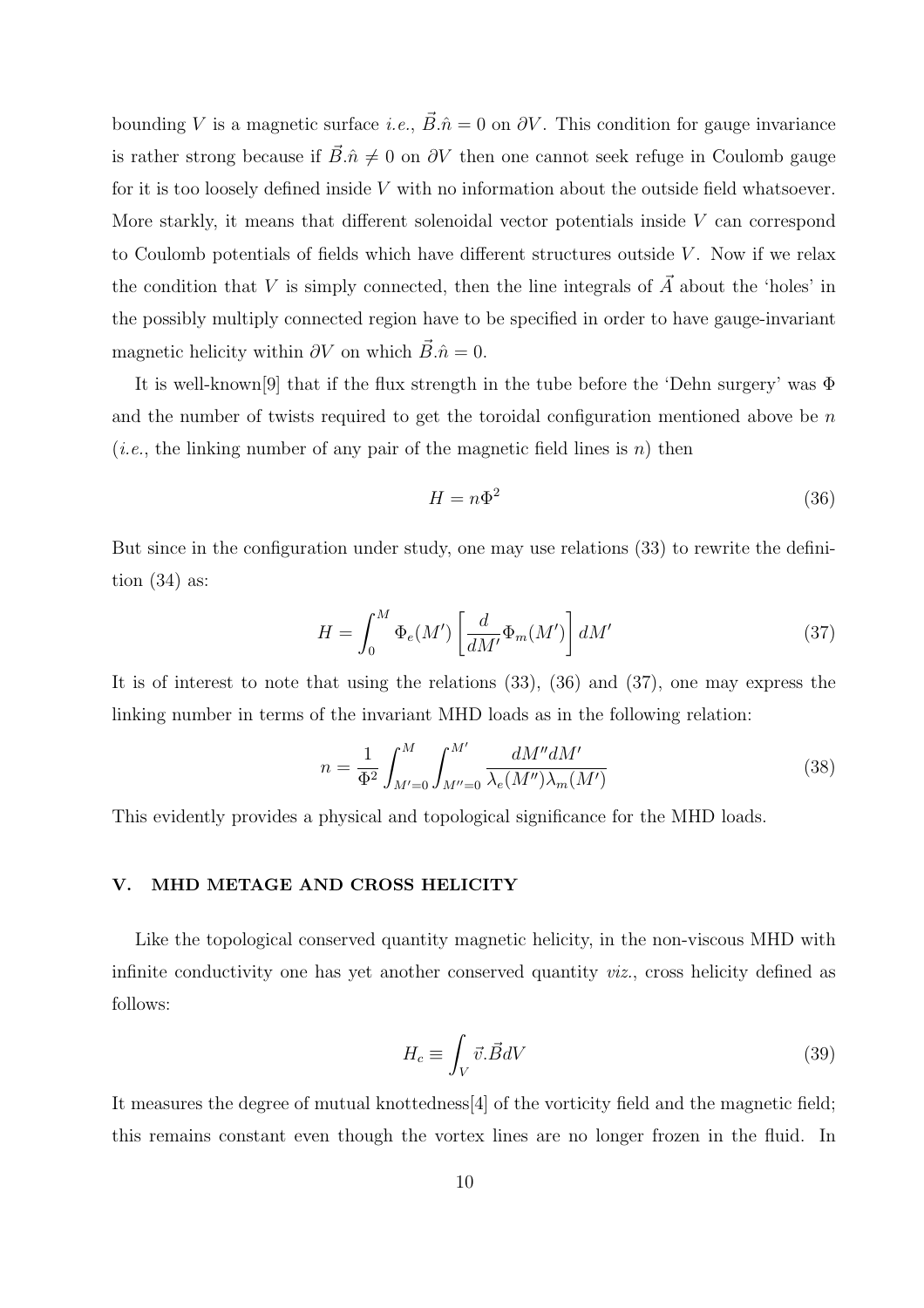this section, we shall prove that an appropriate symmetry displacement associated with the infinitesimal change in the MHD metage  $\mu$  generates cross helicity conservation. A similar analysis[10] with hydromagnetic load and metage yields conservation of helicity.

The equation for an ideal non-dissipative MHD flow is:

$$
\frac{\partial \vec{v}}{\partial t} + (\vec{v} \cdot \vec{\nabla}) \vec{v} = -\frac{\vec{\nabla} P}{\rho} - \frac{\vec{B} \times (\vec{\nabla} \times \vec{B})}{\mu_0 \rho} - \vec{\nabla} \psi \tag{40}
$$

where  $\psi$  is the external potential and  $\mu_0$  is the permeability of the medium. If s is the specific entropy and  $\varepsilon(\rho,s)$  is the specific internal energy, one can write the following Lagrangian corresponding to the equation (40):

$$
L = \int_{V} \left[ \frac{1}{2} v^2 - \varepsilon(\rho, s) - \psi - \frac{B^2}{2\mu_0 \rho} \right] \rho d^3 x \tag{41}
$$

The pressure P is related to  $\varepsilon(\rho, s)$  via the thermodynamical relation:

$$
P = \rho^2 \left(\frac{\partial \varepsilon}{\partial \rho}\right)_s \tag{42}
$$

The action is defined as:

$$
A \equiv \int_{t_1}^{t_2} L dt \tag{43}
$$

Following the notations developed in the section (III), as  $\vec{x}$  is the position vector of a particle labeled by  $\vec{\lambda} = (\lambda_1, \lambda_2, \lambda_3)$ , the trajectories are given by:

$$
\vec{x} = \vec{X}(\vec{\lambda}, t) \tag{44}
$$

where  $\vec{X}$  is a vectorial function that induces a mapping that if assumed one-to-one, can have an inverse. We would distinguish between the variations  $\Delta$  incurred on a given label (*i.e.*, at a point in the label space) and the variations  $\delta$  at a fixed point in the real space. If infinitesimal changes  $\Delta \vec{X}$  are made in the trajectories, for any quantity F one has the following relation[11]:

$$
\delta F = \Delta F - \Delta \vec{X} . \vec{\nabla} F \tag{45}
$$

Now, we have the continuity equation and the induction equation as follows respectively:

$$
\frac{D\rho}{Dt} \equiv \frac{\partial \rho}{\partial t} + (\vec{v}.\vec{\nabla})\rho = -\rho(\vec{\nabla}.\vec{v})
$$
\n(46)

$$
\frac{D\vec{B}}{Dt} \equiv \frac{\partial \vec{B}}{\partial t} + (\vec{v} \cdot \vec{\nabla}) \vec{B} = (\vec{B} \cdot \vec{\nabla}) \vec{v} - \vec{B}(\vec{\nabla} \cdot \vec{v}) \tag{47}
$$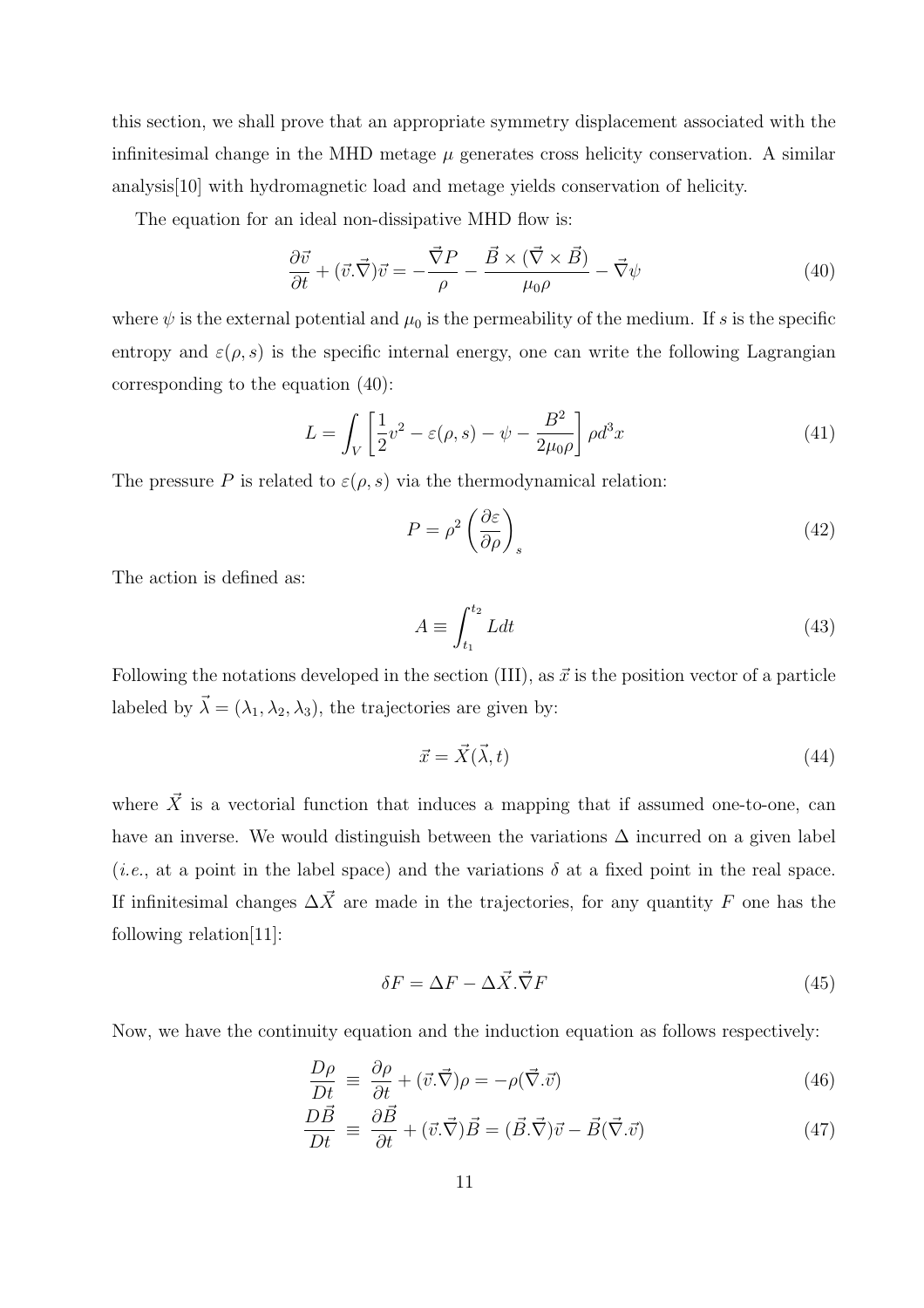They respectively suggest following variations inducing changes in  $\rho$  and  $\vec{B}$ :

$$
\Delta \rho = -\rho(\vec{\nabla}.\Delta \vec{X}) \tag{48}
$$

$$
\Delta B_i = B_j \partial_j \Delta X_i - B_i \partial_j \Delta X_j \tag{49}
$$

Similarly, as is generally assumed if the specific entropy s of a fluid particle is constant, then

$$
\Delta s = 0 \tag{50}
$$

Also, the corresponding variation of  $\vec{v}$  is:

$$
\Delta v_i = \frac{D}{Dt} \Delta X_i \tag{51}
$$

Equipped with these relations, we proceed to apply variation on the action (43) rewritten explicitly below

$$
A = \int_{t_1}^{t_2} dt \int_V d^3x \left[ \left\{ \frac{1}{2} v^2 - \varepsilon(\rho, s) - \psi \right\} \rho - \frac{B^2}{2\mu_0} \right] \tag{52}
$$

We shall consider that suitably differentiable variations in the particle trajectories vanish for t outside  $[t_1, t_2]$  and  $\Delta \vec{X} \cdot \hat{n} = 0$  on the boundary of V. Therefore, we have starting from the expression (52):

$$
\delta A = \int_{t_1}^{t_2} dt \int_V d^3x \left[ \left\{ \frac{v^2}{2} - \varepsilon - \psi \right\} \delta \rho + \rho \left\{ \vec{v} \cdot \delta \vec{v} - \delta \varepsilon - \delta \psi \right\} - \frac{\vec{B} \cdot \delta \vec{B}}{\mu_0} \right]
$$
\n
$$
\Rightarrow \delta A = \int_{t_1}^{t_2} dt \int_V d^3x \left[ \left\{ \frac{v^2}{2} - \varepsilon - \psi \right\} (\Delta \rho - \Delta \vec{X} \cdot \vec{\nabla} \rho) + \rho \left\{ \vec{v} \cdot \Delta \vec{v} - \vec{v} (\Delta \vec{X} \cdot \vec{\nabla}) \vec{v} - \Delta \varepsilon + \Delta \vec{X} \cdot \vec{\nabla} \varepsilon - \Delta \psi + \Delta \vec{X} \cdot \vec{\nabla} \psi \right\} - \frac{1}{\mu_0} \left\{ \vec{B} \cdot \Delta \vec{B} - \vec{B} \cdot (\Delta \vec{X} \cdot \vec{\nabla}) \vec{B} \right\} \right] \tag{54}
$$

$$
\Rightarrow \delta A = \int_{t_1}^{t_2} dt \int_V d^3x \left[ \left\{ \frac{v^2}{2} - \frac{\partial}{\partial \rho} (\rho \varepsilon) - \psi \right\} \Delta \rho + \rho \vec{v} . \delta \vec{v} - \rho \frac{\partial \varepsilon}{\partial s} \Delta s - \rho \vec{\nabla} \psi . \Delta \vec{X} - \Delta \vec{X} . \vec{\nabla} \left\{ \frac{\rho v^2}{2} - \rho \varepsilon - \rho \psi \right\} \right] - \frac{1}{\cdots} \left\{ B_i (B_j \partial_j) \Delta X_i - B_i (B_i \partial_j \Delta X_j) - \Delta \vec{X} . \vec{\nabla} \left( \frac{B^2}{2} \right) \right\}
$$
(55)

$$
\Rightarrow \delta A = \int_{t_1}^{t_2} dt \int_V d^3x \left[ \left( \vec{\nabla} \left\{ \frac{\rho v^2}{2} - \rho \frac{\partial}{\partial \rho} (\rho \epsilon) - \rho \psi \right\} - \frac{D}{Dt} (\rho \vec{v}) - \rho \vec{\nabla} \psi - \vec{\nabla} \left\{ \frac{\rho v^2}{2} - \rho \epsilon - \rho \psi \right\} \right) . \Delta \vec{X} \right]
$$

$$
- \frac{1}{\mu_0} \left\{ -\partial_j (B_i B_j) + \partial_i B^2 - \frac{1}{2} \partial_i B^2 \right\} \Delta X_i \right] + \left[ \int_V d^3x \rho \vec{v} . \Delta \vec{X} \right]_{t_1}^{t_2} \tag{56}
$$

$$
\Rightarrow \delta A = \left[ \int_V d^3 \lambda \vec{v} . \Delta \vec{X} \right]_{t_1}^{t_2} - \int_{t_1}^{t_2} dt \int_V d^3 x \left[ \frac{D}{Dt} (\rho \vec{v}) + \vec{\nabla} P + \rho \vec{\nabla} \psi - \frac{(\vec{B} . \vec{\nabla}) \vec{B}}{\mu_0} + \vec{\nabla} \left( \frac{B^2}{2\mu_0} \right) \right] . \Delta \vec{X} \tag{57}
$$

We pause here a bit and explain the steps involved in the above calculation. To reach from  $(53)$  to  $(54)$ , we have used  $(45)$ ; and  $(54)$  in turn used  $(49)$  to yield  $(55)$ . In arriving at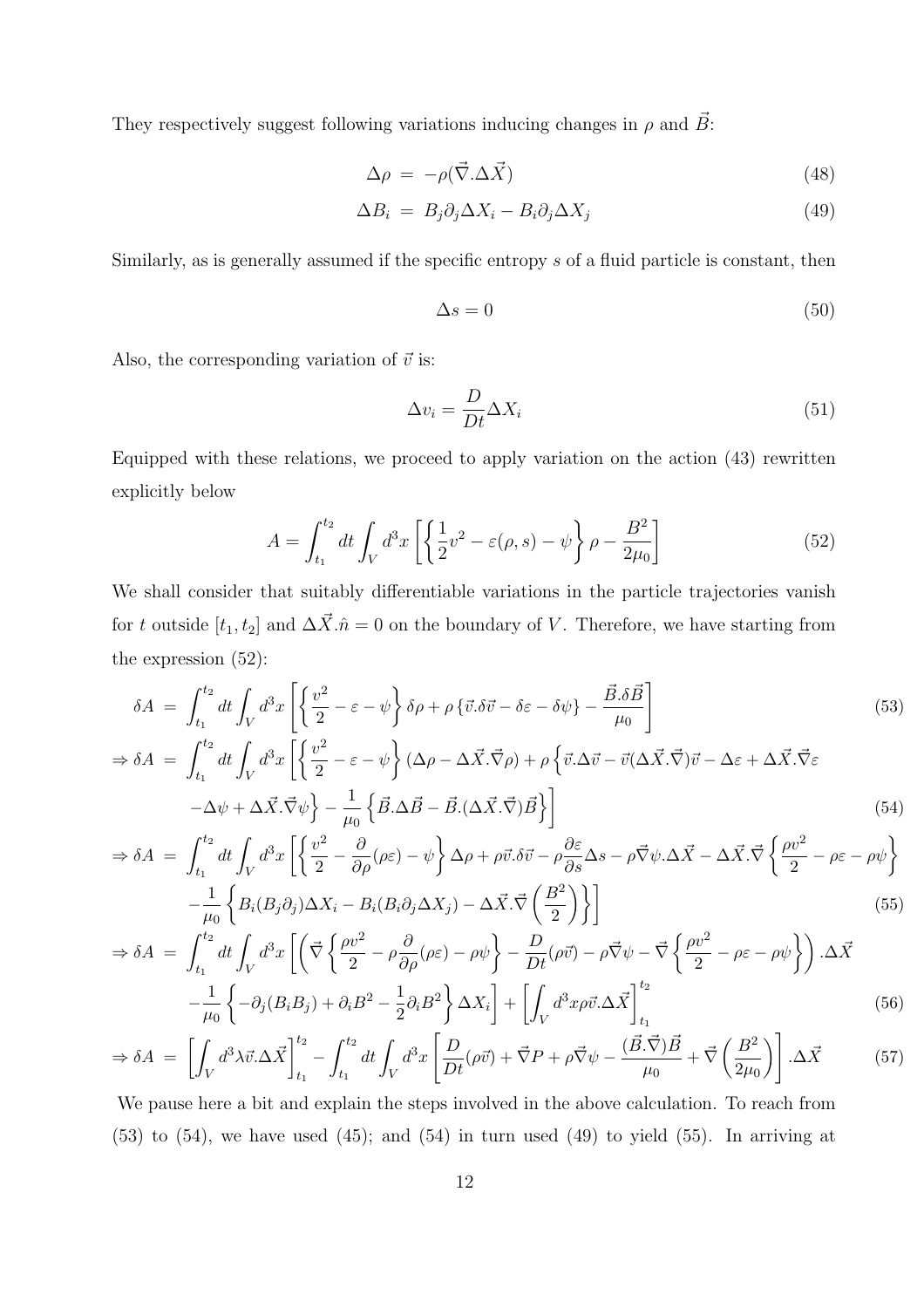(56), relations (48), (50) and (51) have been taken into account followed by integration by parts of the appropriate terms. The final step, relation (57) follows from (56) by simple rearrangement and by using the relation (42). At this point, we argue that the variation is a symmetry displacement (*i.e.*, a displacement that makes  $\delta A$  zero) and allow the equations (40) and (46) to hold during the process of variation. Hence, the equation (57) yields:

$$
\int_{V} (\vec{v}.\Delta \vec{X}) d^3 \lambda = \text{constant} \tag{58}
$$

Simply because one is always free to choose a new set of variables  $(\lambda'_1, \lambda'_2, \lambda'_3)$  such that

$$
\frac{\partial(\vec{\lambda'})}{\partial(\vec{\lambda})} \equiv \frac{\partial(\lambda'_1, \lambda'_2, \lambda'_3)}{\partial(\lambda_1, \lambda_2, \lambda_3)} = 1,\tag{59}
$$

the  $\vec{\lambda}$  chosen to satisfy equation (15) is not unique. Hence, if the new set of variables does not modify the domain of integration, the value of the Lagrangian in the definition (41) remains the same. It is nothing but the fascinating concept of relabeling symmetry.

As for the magnetic field lines lying entirely within the hydromagnetic fluid are always closed, we can translate MHD metage  $\mu$  without affecting the Lagrangian; this means that the appropriate symmetry displacement is:

$$
\Delta \vec{X} = -\frac{\partial \vec{X}}{\partial \mu} \Delta \mu \tag{60}
$$

where,  $\vec{x} = \vec{X}(\lambda, \tilde{\lambda}, \mu)$  is the transformation whose Jacobian is given by the inverse of the Jacobian given in the relation (15). Thus, in the additional light of the fact that varying Lagrangian of the equation (41) by a constant  $\Delta \mu$  keeps L unaffected, the relation (58) becomes:

$$
\int_{V} \vec{v} \cdot \frac{\partial \vec{X}}{\partial \mu} J d^{3}x = \text{constant}
$$
\n(61)

$$
\Rightarrow \int_{V} \vec{v} \cdot \left( \rho \frac{\partial \vec{X}}{\partial \mu} \right) d^{3}x = \text{constant}
$$
 (62)

But the relation (14) suggests[12]

$$
\rho \frac{\partial \vec{X}}{\partial \mu} = \vec{B} \tag{63}
$$

and therefore putting (63) in (62), we arrive at the result:

$$
H_c = \int_V \vec{v} \cdot \vec{B}dV = \text{constant} \tag{64}
$$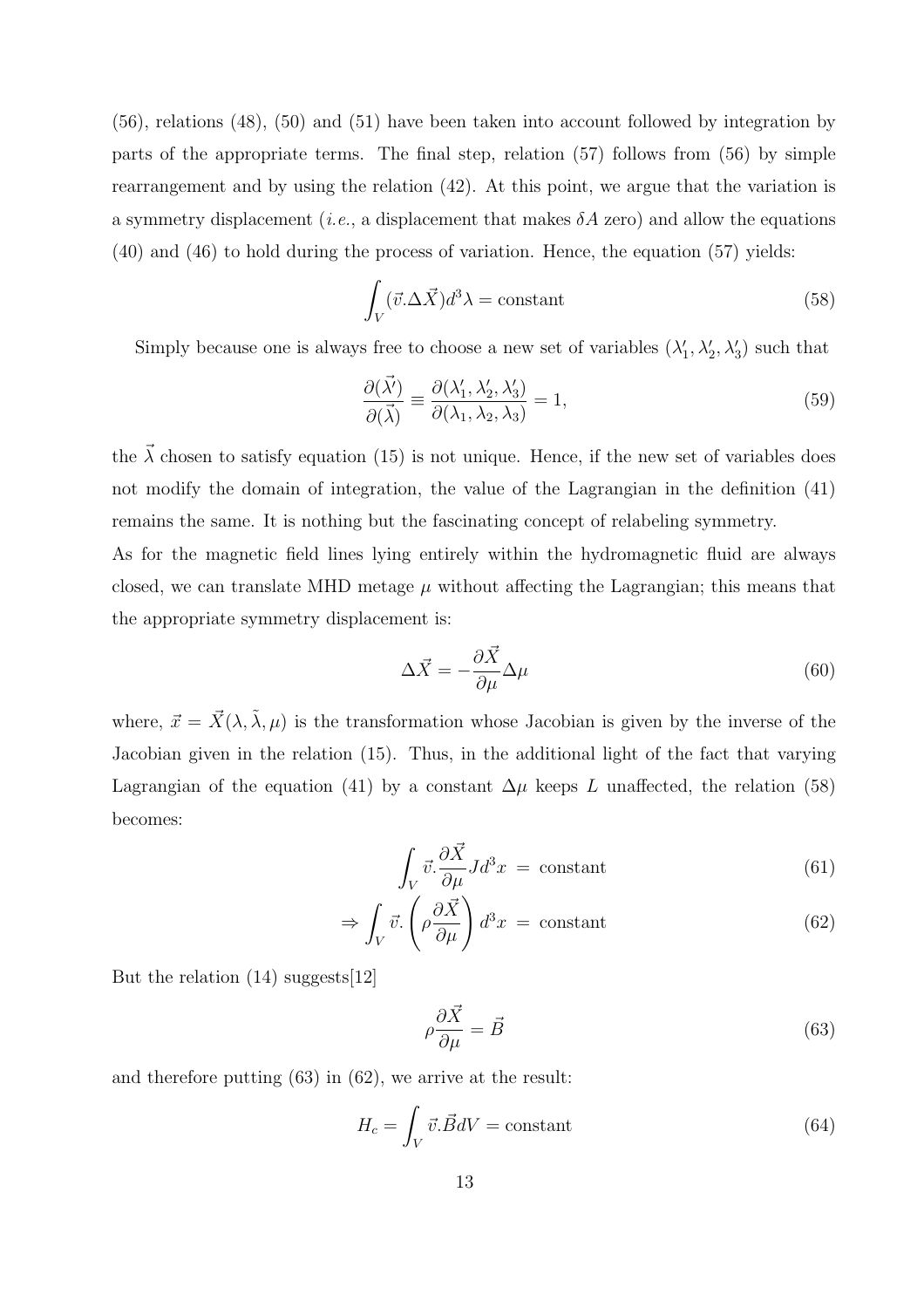In a rather more technical terms, one might choose to say that a one parameter translation group (a special subgroup of Arnold's symmetry group[13]) in the label space when represented by MHD load, MHD conjugate load and MHD metage has generated the conservation of cross helicity.

#### VI. CONCLUSION

In short, we have introduced the concept of magnetohydrodynamic load in the case of MHD with untangled magnetic field lines and extended the definition for the non-trivial case of toroidal configuration of the magnetic field lines in MHD. The elegant relation between the MHD loads and the magnetic helicity has been utilised to establish the relation (38) that very nicely connects the linking number of a pair of arbitrary magnetic field lines in the toroidal configuration discussed in the paper with the invariant loads in the magnetofluid having infinite conductivity. The MHD analogue of Ertel's theorem is rederived for the advected scalar – MHD load. Moreover, the role of the MHD metage in generating the conservation of cross helicity in non-viscous non-resistive magnetofluid has been discussed. Besides, this work motivates one to take up similar study, by defining analogous loads and metage, on the conservation of stream-helicity conjectured recently[14] in the case of ordinary fluids.

#### Acknowledgments

One of the authors, SC, wants to thank Prof. J.K. Bhattacharjee for his constructive comments and discussions on an earlier draft of the paper. Also, the financial support from CSIR (India), in the form of fellowship to the same author, is gratefully acknowledged. Ayan's help in providing the authors with various relevant scholarly articles is heartily appreciated. The authors are indebted to the anonymous referee for bringing the reference [3] into their notice.

- [1] D. Lynden-Bell and J. Katz, Proc. R. Soc. Lond. A 378, 179 (1981)
- [2] A.R. Choudhuri, The Physics of Fluids and Plasmas: An Introduction for Astrophysicists (Cambridge University Press, Cambridge, 1998) 345